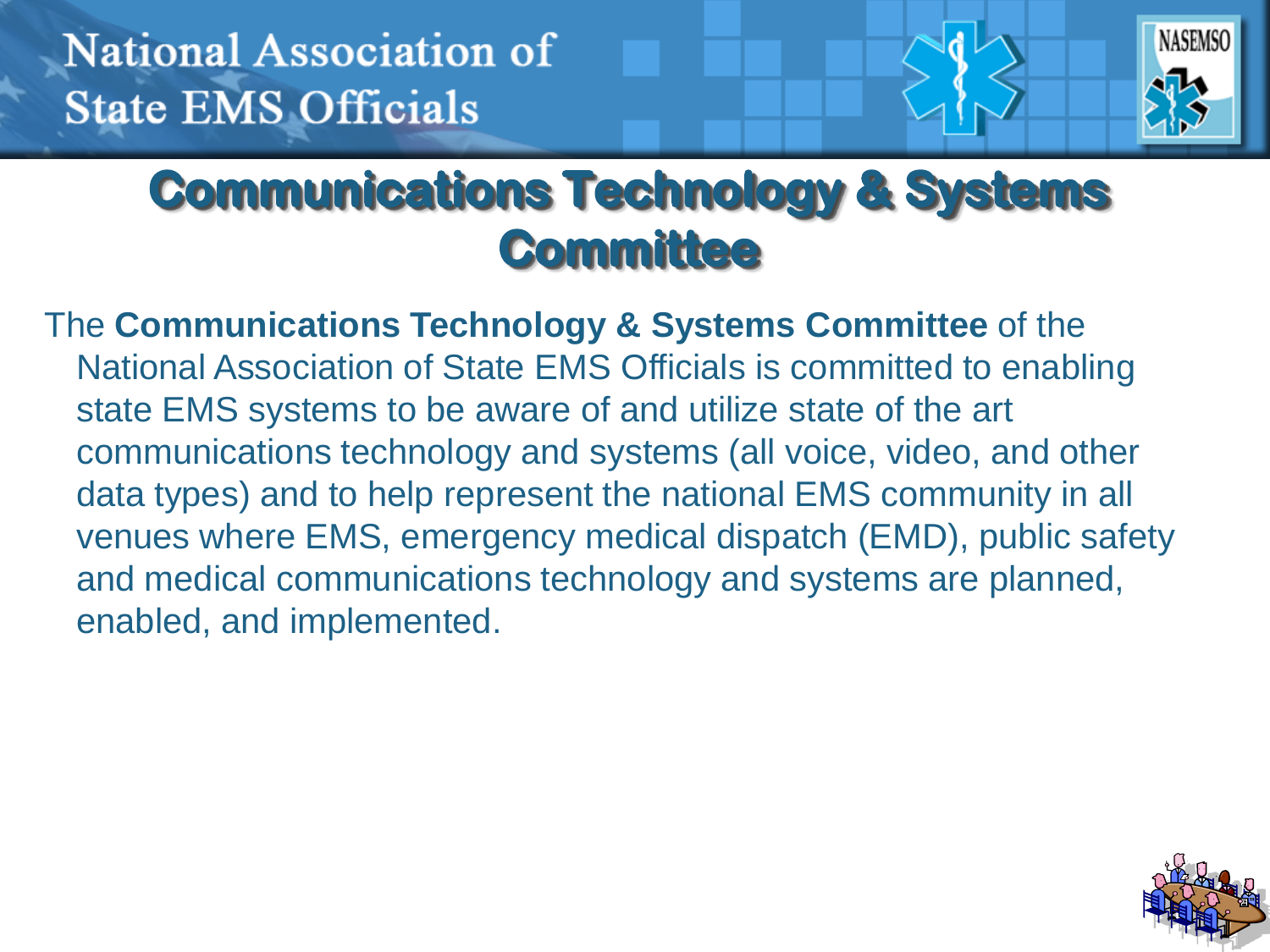

## **Communications Committee**

*Leadership*

- The Communications Committee supports leadership under these principle goals:
- **Goal #1:** To provide state EMS officials with continuous, timely updates of news, opportunities, and events in the EMS, medical and public safety communications realms so that they may, in turn, be prepared to inform and lead affected parties within their own EMS systems
- **Goal #2**: To improve representation of the discipline of EMS and its national community within all venues where EMS/EMD, public safety, and medical communications technology and systems are planned, enabled, and implemented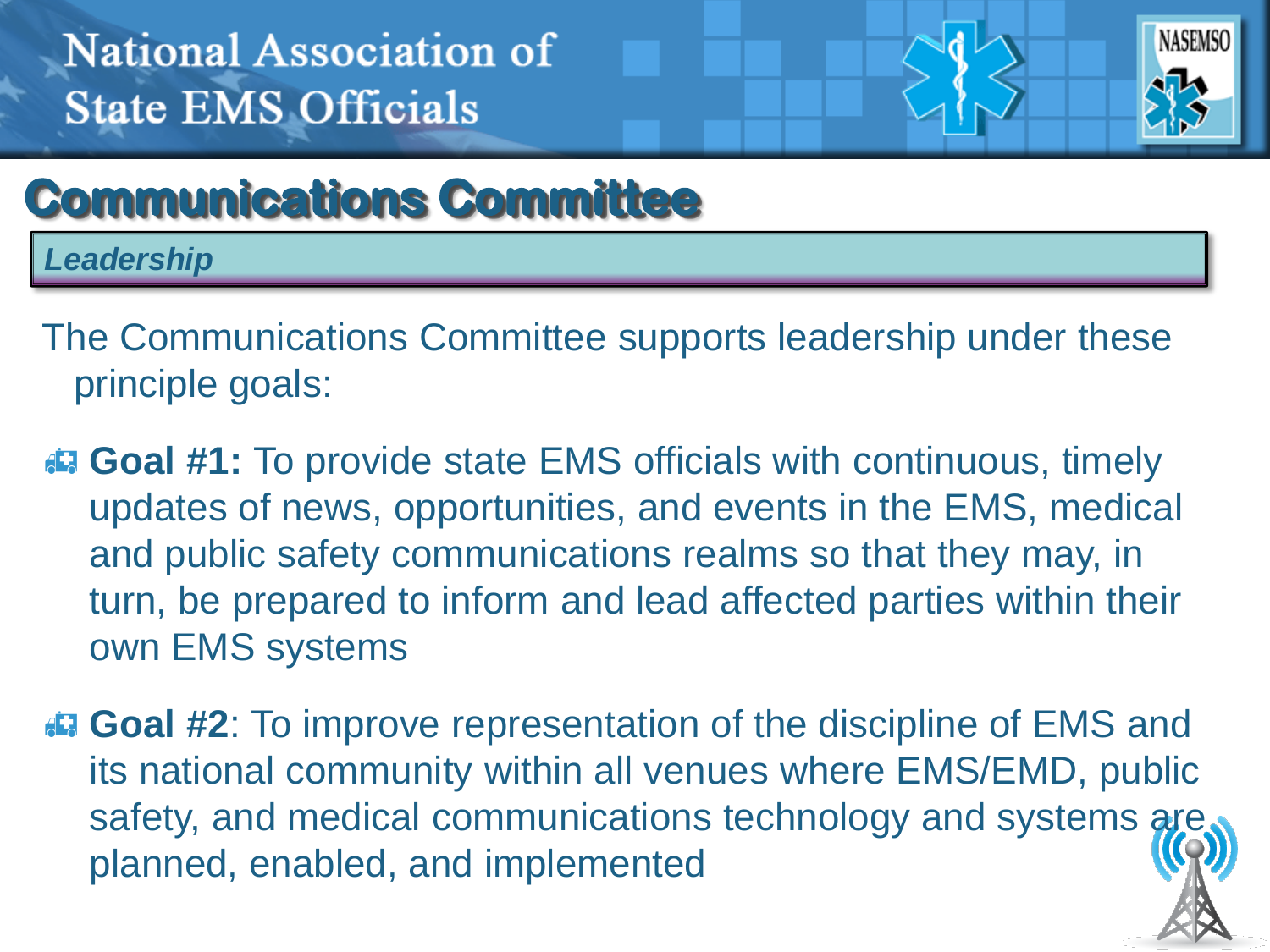

## **Communications Committee**

*Systems Development*

The Communications Committee supports systems development under these principle goals:

**Goal #3:** To assess and improve representation of the discipline of EMS and its state and sub-state regional communities within all venues where EMS/EMD, public safety, and medical communications technology and systems are planned, enabled, and implemented.

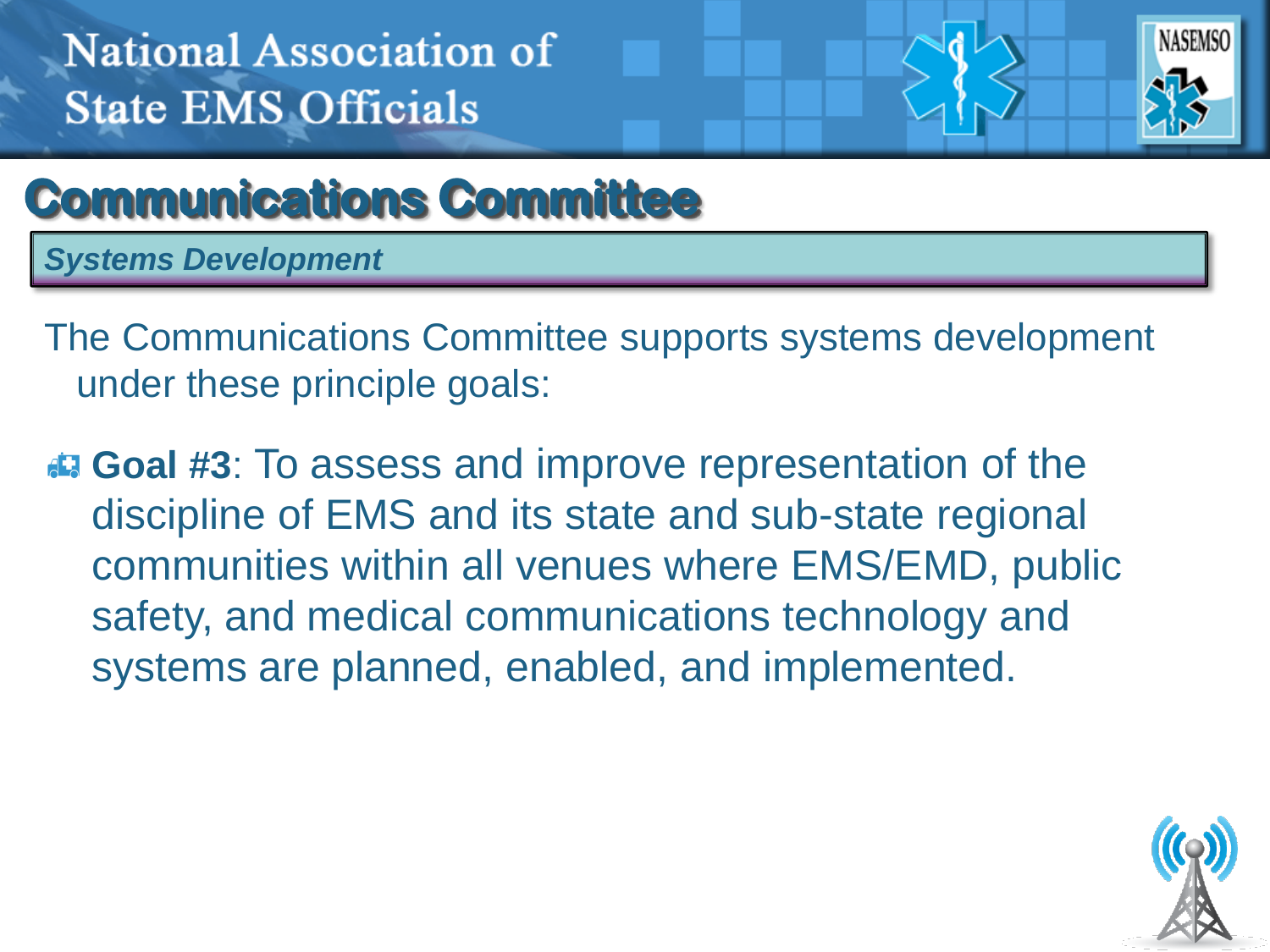

## **Communications Committee**

*Quality Improvement – "QI"*

The Communications Committee supports quality improvement under these principle goals:

 **Goal #4**: To complete a reassessment of state EMS communications systems based on a survey tool first employed in 2008, and to publish these findings and recommendations for the improvement of state EMS communications technology and systems.

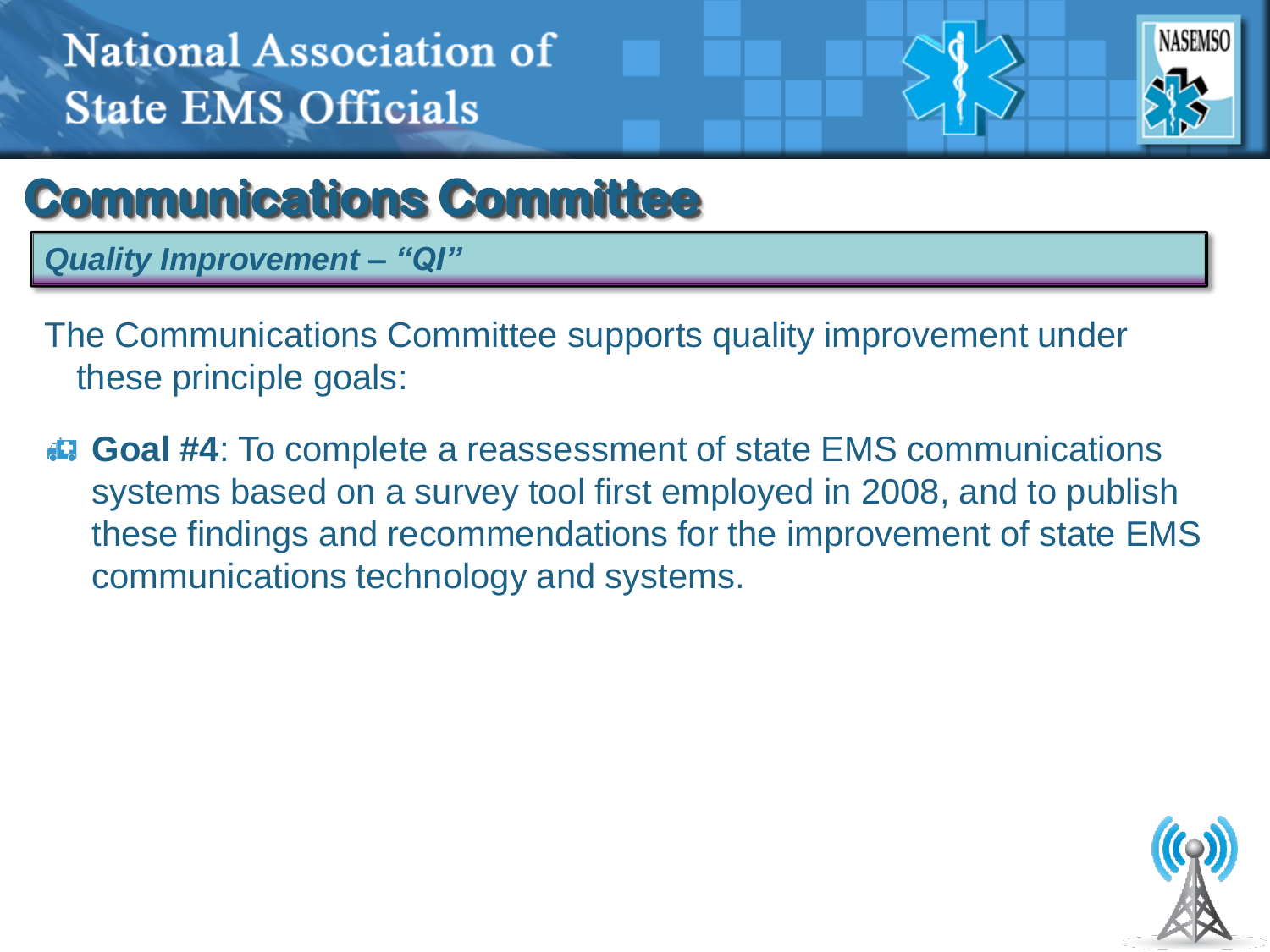

## **Communications Committee**

The Communications Committee 2013 work plan will focus on the following issues:

**Strategy #1:** Utilizing Communications Technology Advisory staff, EMS/EMD, public safety, and medical communications media (e.g. Urgent Communications, National Public Safety Telecommunications Council sources) will be reviewed on at least a weekly basis. And disseminated as appropriate

**Strategy #2:** By utilizing Communications Technology Advisory staff and Committee leaders and members, and by encouraging the participation of other national EMS associations, we will promote and facilitate national EMS community representation within all venues where EMS/EMD, public safety, and medical communications technology and systems are planned, enabled, and implemented. Based on opportunities identified in Goal/Strategy #1, may be formed address specific issues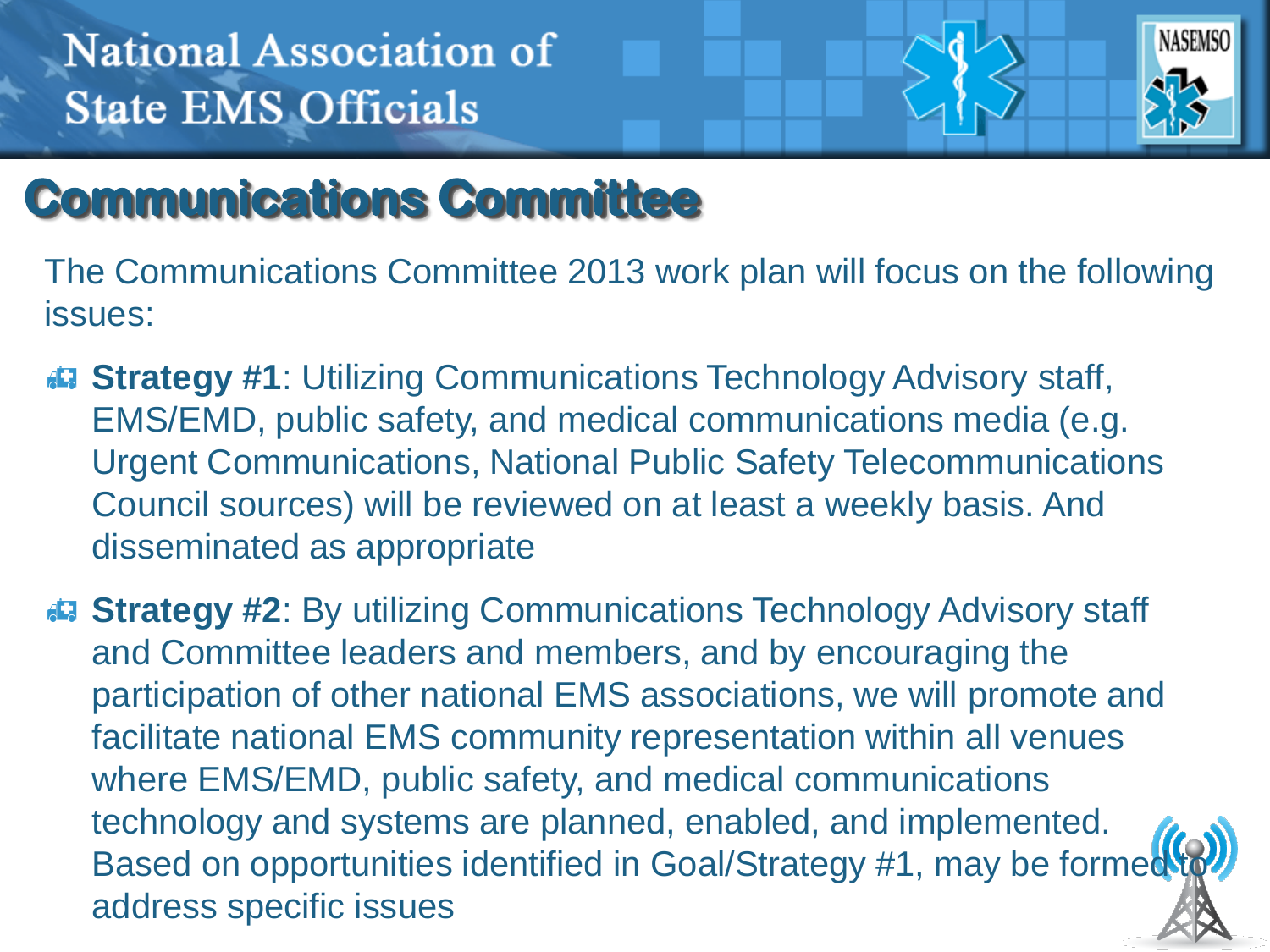

## **Communications Committee**

- **Strategy #3**: Based on opportunities identified in Strategies #1 and #2, and on the results of the survey in Strategy #4, states (collectively, or as identified for special attention on an individual basis) will be encouraged to participate in EMS/EMD, public safety, and medical communications planning, enabling, and implementation processes such as state interoperability governing boards (SIGBs), state interoperability executive committees (SIECs), statewide EMD and other dispatch coordination processes, and state bodies created to coordinate with the FirstNet system development effort.
- **Strategy #4:** Because of the inception of FirstNet and the passing of 2013 narrow-banding deadline, resurvey states five years after the last effort to assess statewide capabilities,. Communications Technology Advisory staff and Committee leadership will work with NASEMSO survey expert staff to conduct this survey during the calendar year, analyze the data and issue a summary report